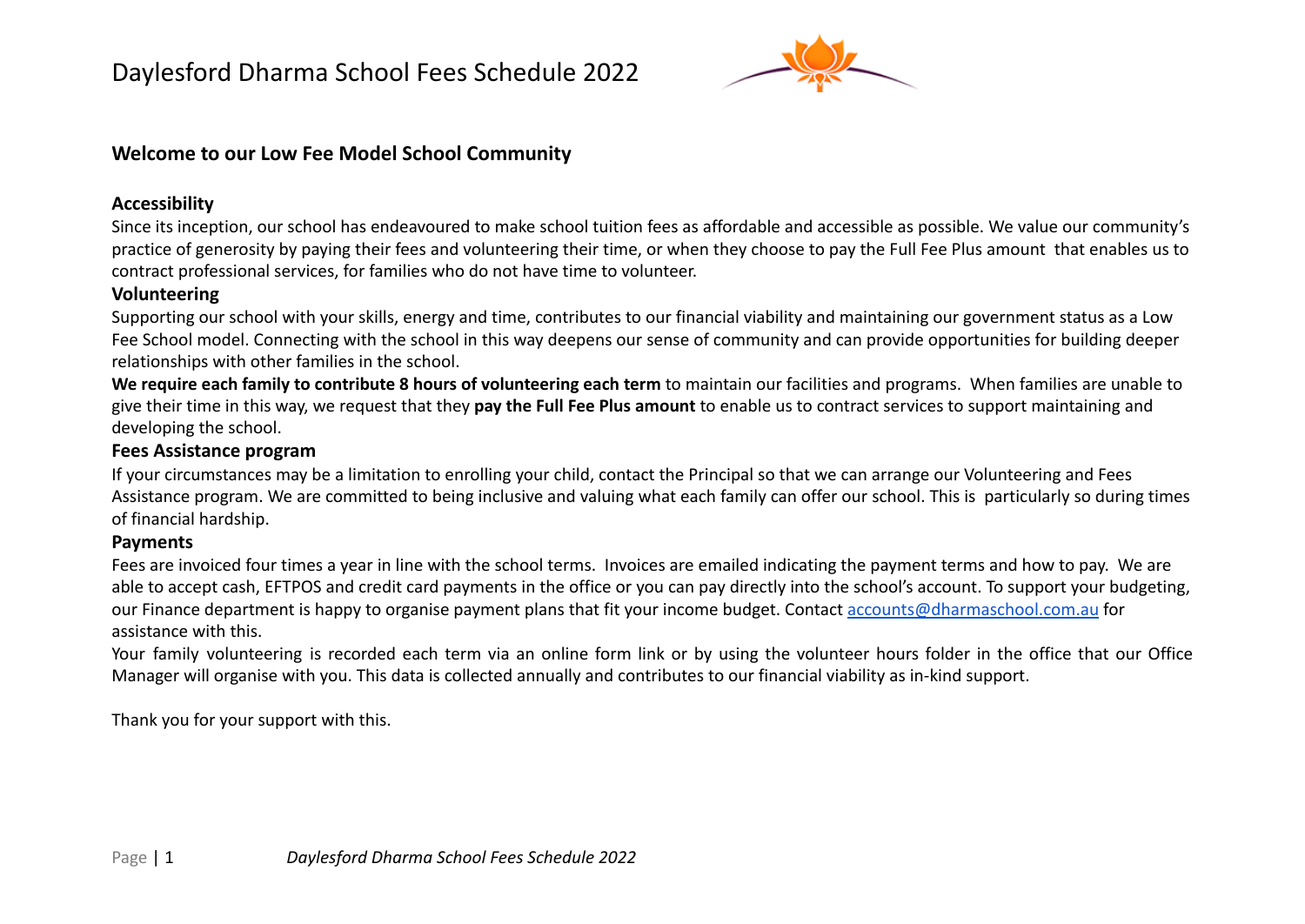# Daylesford Dharma School Fees Schedule 2022



#### **Tuition Fees 2022**

|                       | Grade                     | Term 1   | Term 2   | Term 3   | Term 4   | <b>Total</b> |
|-----------------------|---------------------------|----------|----------|----------|----------|--------------|
| Tuition Full Plus     | Prep,<br>1, 2, 3, 4, 5, 6 | \$1,151  | \$1,151  | \$1,151  | \$1,151  | \$4,604      |
| <b>Tuition Full</b>   | Prep,<br>1, 2, 3, 4, 5, 6 | \$911.50 | \$911.50 | \$911.50 | \$911.50 | \$3,646      |
| Tuition<br>Concession | Prep,<br>1, 2, 3, 4, 5, 6 | \$623.25 | \$623.25 | \$623.25 | \$623.25 | \$2,493      |
| Material Levy *       | Prep,<br>1, 2, 3, 4, 5, 6 | \$61.75  | \$61.75  | \$61.75  | \$61.75  | \$247        |
| Building Levy**       | Prep,<br>1, 2, 3, 4, 5, 6 | \$20.50  | \$20.50  | \$20.50  | \$20.50  | \$82         |
| Compass               | Prep,<br>1, 2, 3, 4, 5, 6 | \$12.50  | \$12.50  | \$12.50  | \$12.50  | \$50         |

**The booklist fee for 2022** will continue to be invoiced each term as follows:

| Grade           | <b>Booklist Fee   Booklist Fee</b><br>per Term | <b>Yearly Total</b> |
|-----------------|------------------------------------------------|---------------------|
| Prep, 1, 2, 3,4 | \$33.50                                        | \$134               |
| Grade 5 & 6     | \$50.00                                        | \$200               |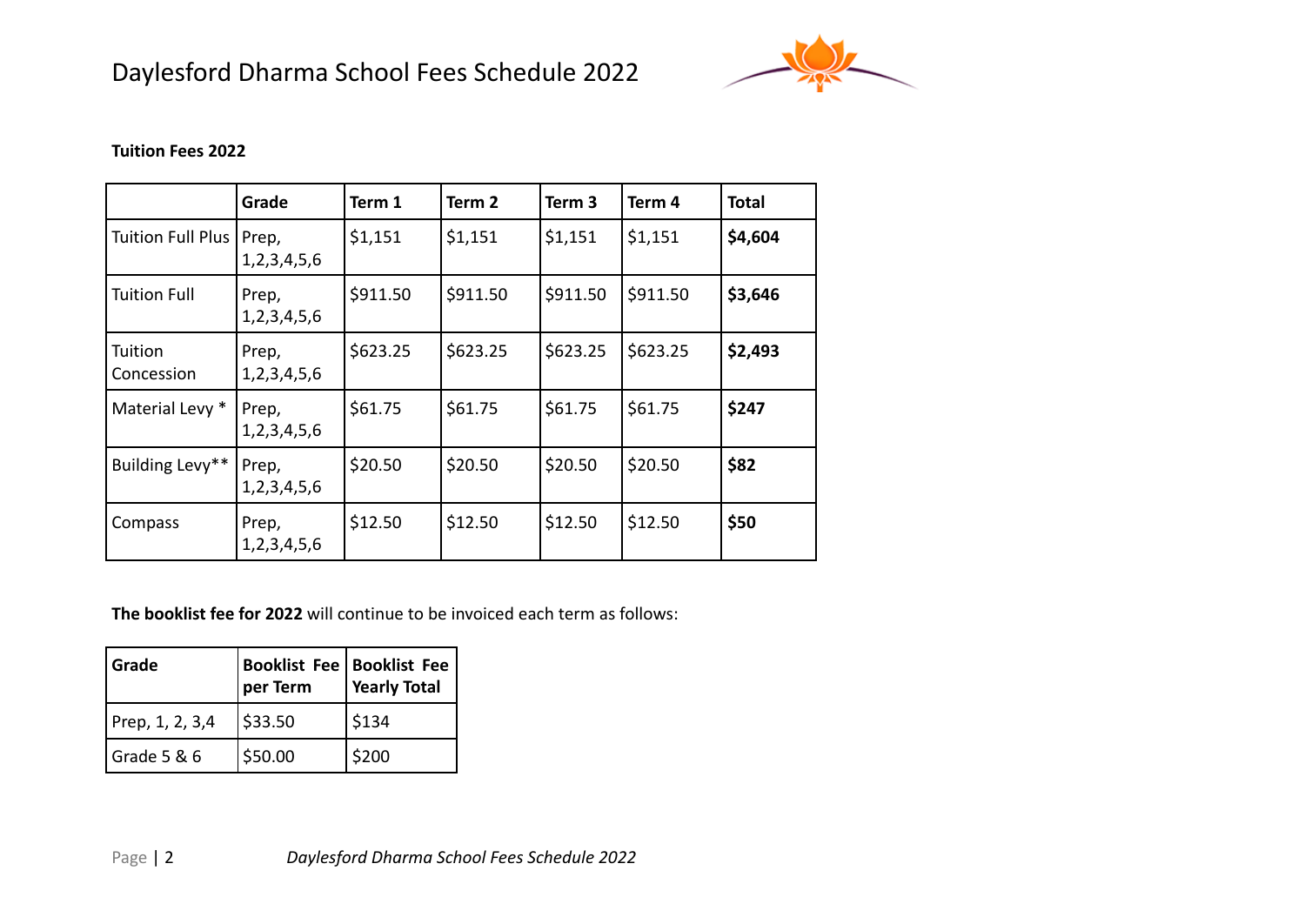

The booklist fee covers all stationery, textbooks, workbooks for personal use in the classroom. These items become the student's property and therefore they become responsible for the care and replacement for these items. You may be charged for additional workbooks throughout the year as your child progresses to additional levels.

We will invoice you a set amount per term to contribute towards Camps and Excursions rather than invoicing each excursion or camp separately.

| Grade             | <b>Term</b> | Camp/Excursion Fee per Camp/Excursion Fee Yearly Total |
|-------------------|-------------|--------------------------------------------------------|
| Prep, $1, 2$      | \$39.25     | 5157                                                   |
| Grade 3, 4, 5 & 6 | 565.00      | \$260                                                  |

#### **Health Care Card Holders**

Families holding a current Health Care Card are entitled to our concession fees and we require a copy of your current card to have on file.

#### **Camps, Sports and Excursions Fund**

The Camps, Sports and Excursions Fund (CSEF) is a Victorian Government initiative that provides payments for eligible students to assist with costs for camps, sports and excursions. Families holding a valid means-tested concession card or temporary foster parents can apply. \$125 per year is paid for eligible primary school students, with \$225 per year paid for eligible secondary school students. Payments are made directly to the school and are tied to the student. Application forms can be obtained at the office.

#### **Conveyance Allowance**

The conveyance allowance is a form of financial assistance to help families in rural and regional Victoria with the cost of transporting their children to their nearest appropriate school/campus. The conveyance allowance is available to eligible students travelling by public transport,